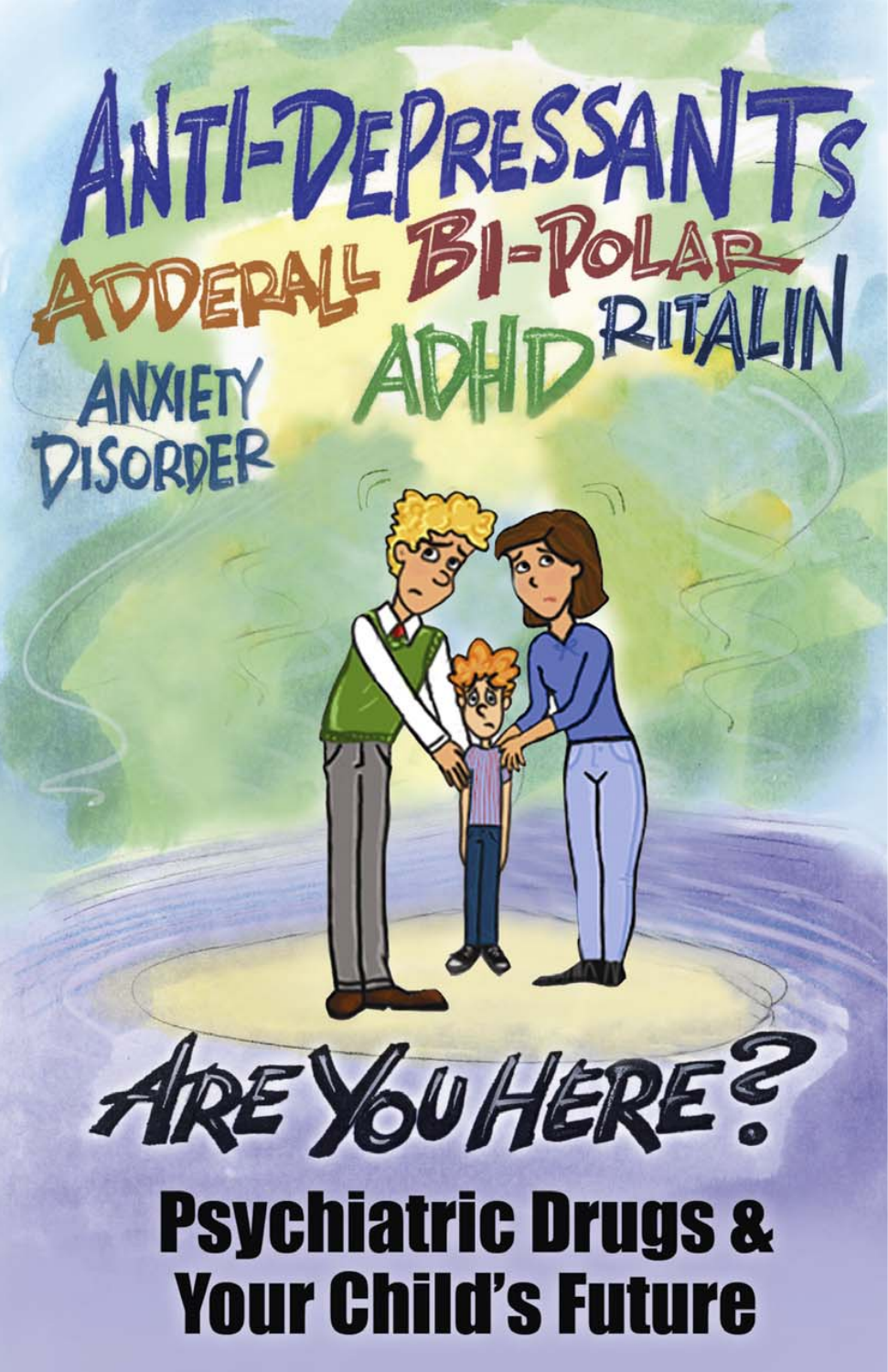This booklet is issued as a Public Service

Created by: Thomas Lane and Loy Whitman for Citizens Commission on Human Rights

> Illustrations: Heather Magness Jackie Magness Peter Green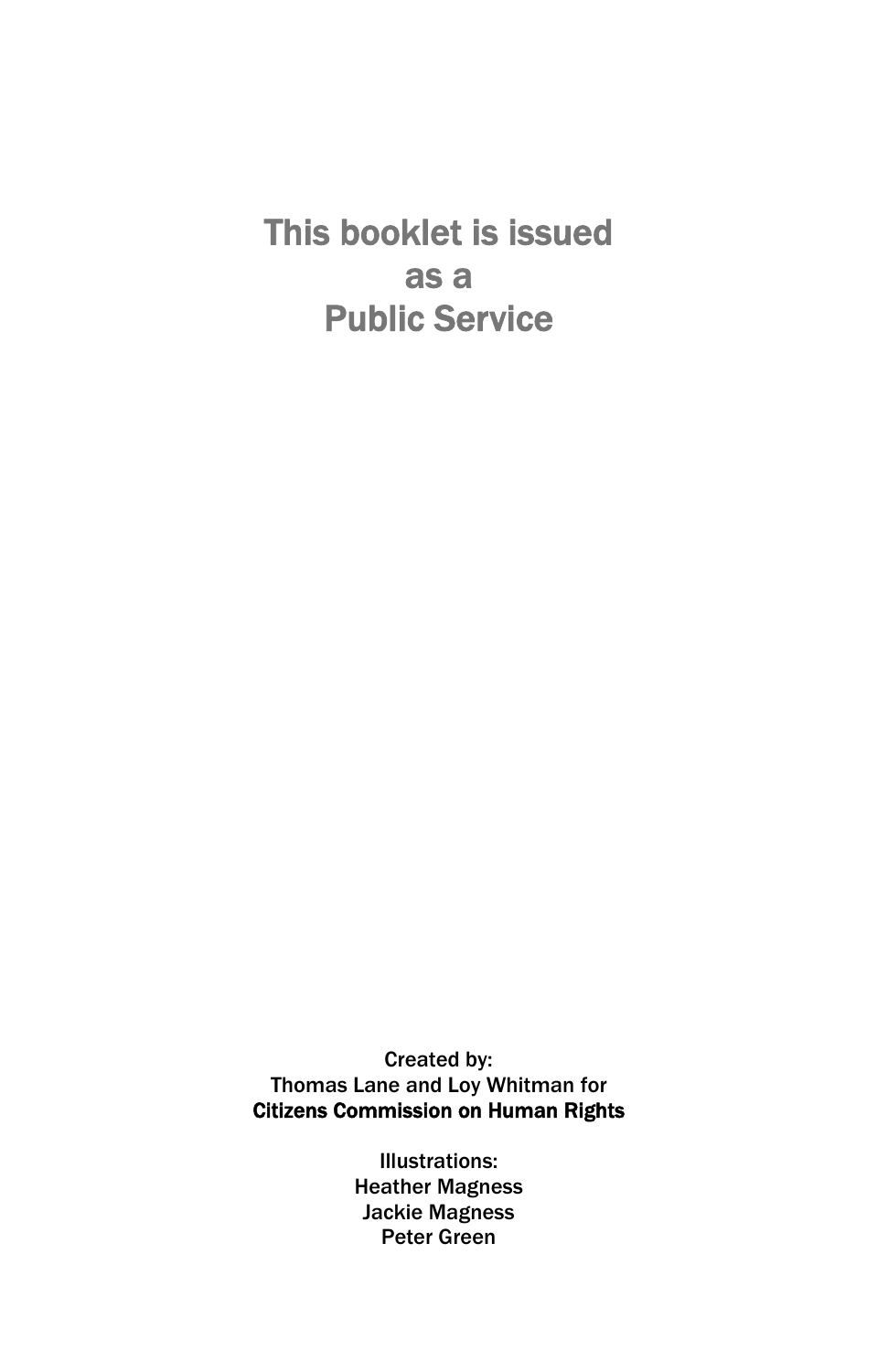

Let's suppose a school administrator has contacted you to discuss your child's "troublesome" behavior in the classroom.

#### YOU ARE ALARMED.

You want to do the right thing.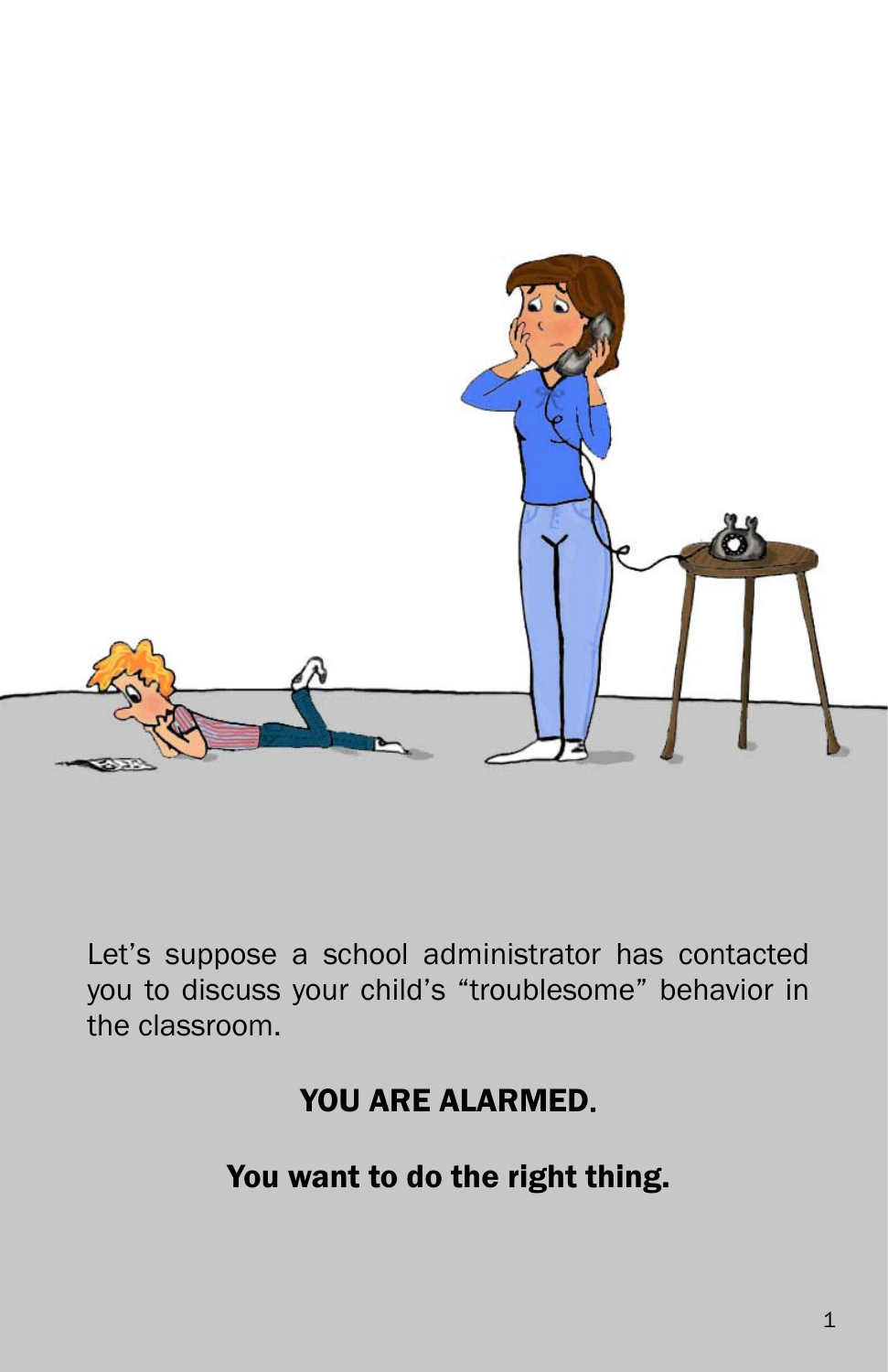

In follow-up meetings, your child is labeled with a formidable sounding name *(ADHD: Attention Deficit Hyperactivity Disorder, Pervasive Development Disorder, Bi-polar, etc)*.

It feels like you've just been told...

YOUR CHILD HAS COME DOWN WITH AN INCURABLE DISEASE.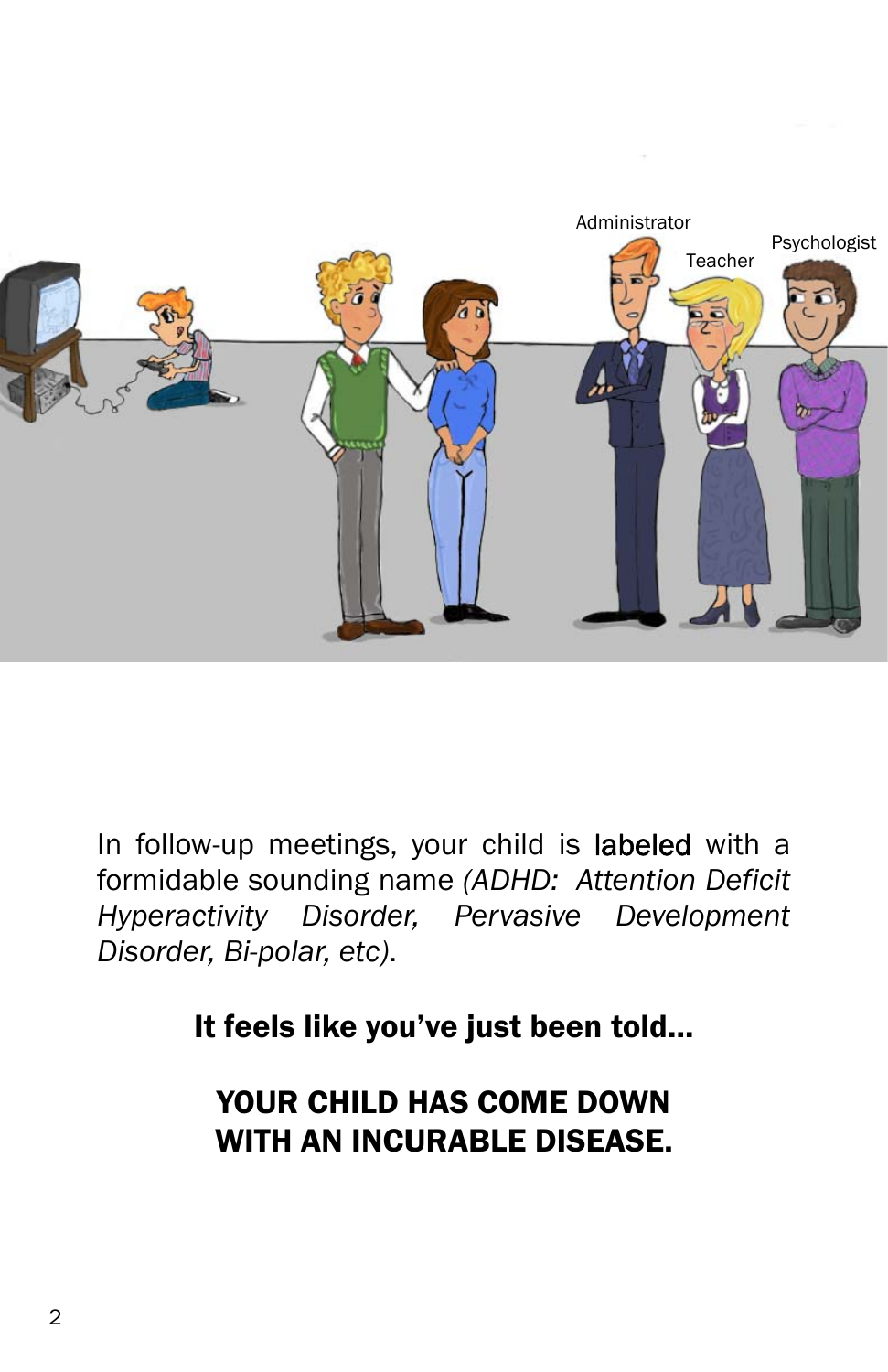

Your first instinct may be to dismiss the finding. Then again, these professionals have big **CREDENTIALS** and years of experience… so you listen. They want to prescribe Ritalin or Prozac (or any of numerous drugs) to fix the "disturbing" behavior.

You ask yourself...

# "WHO AM I TO IGNORE AN EXPERT?"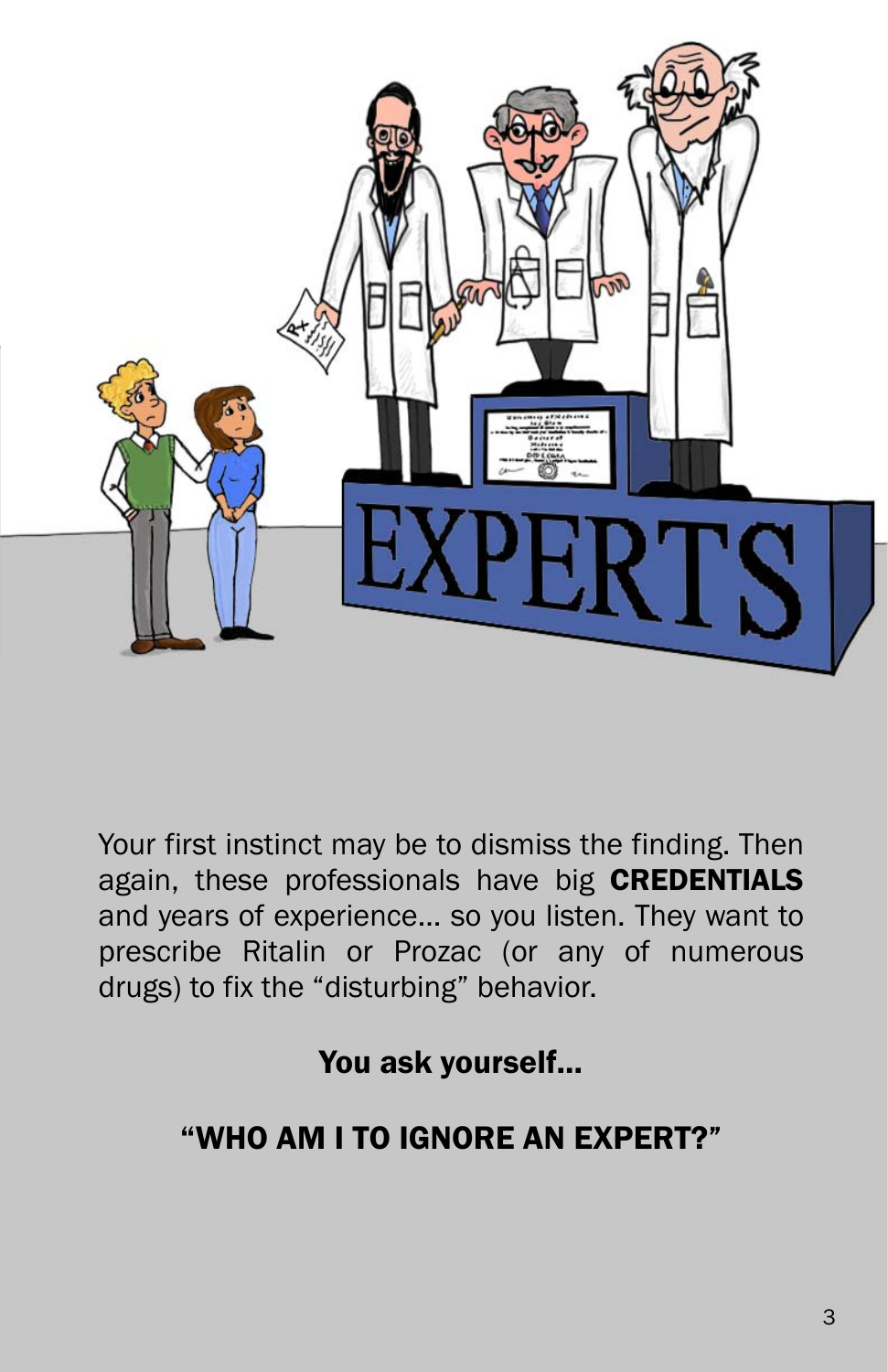

At the same time, you realize you should not be rushed into this decision. Your child may be started down a road of drug dependency.

So you say...

#### NOT SO FAST!

# WE NEED TO KNOW MORE.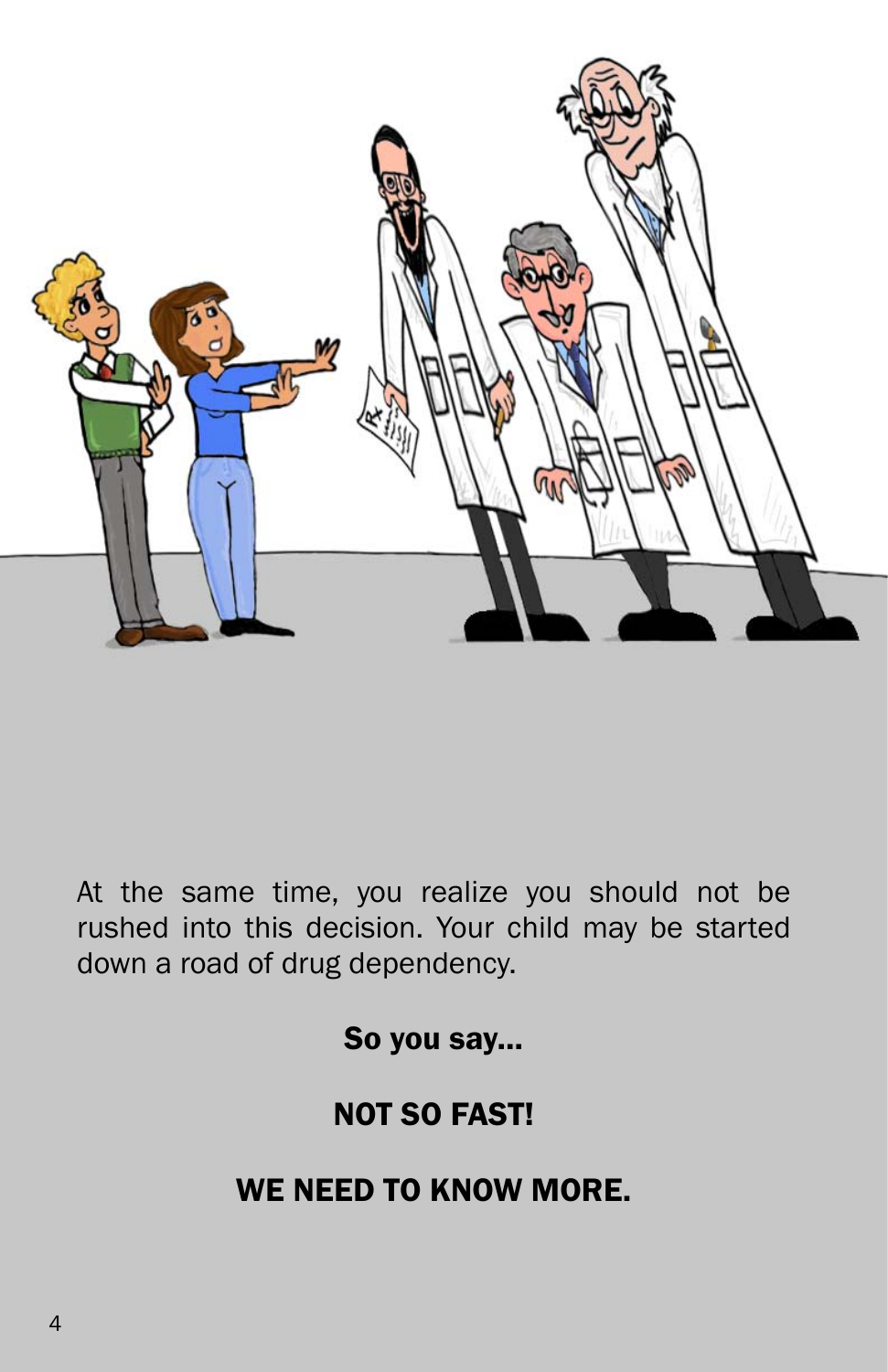

Now you are at a crossroads. It's easy to feel overwhelmed by "experts" and let them make the decision for you. But in the area of your child,

#### YOU are the real expert.

No one knows him/her better than you. No one has invested more *time, effort* and *love*.

#### It's time to step back and look at your options.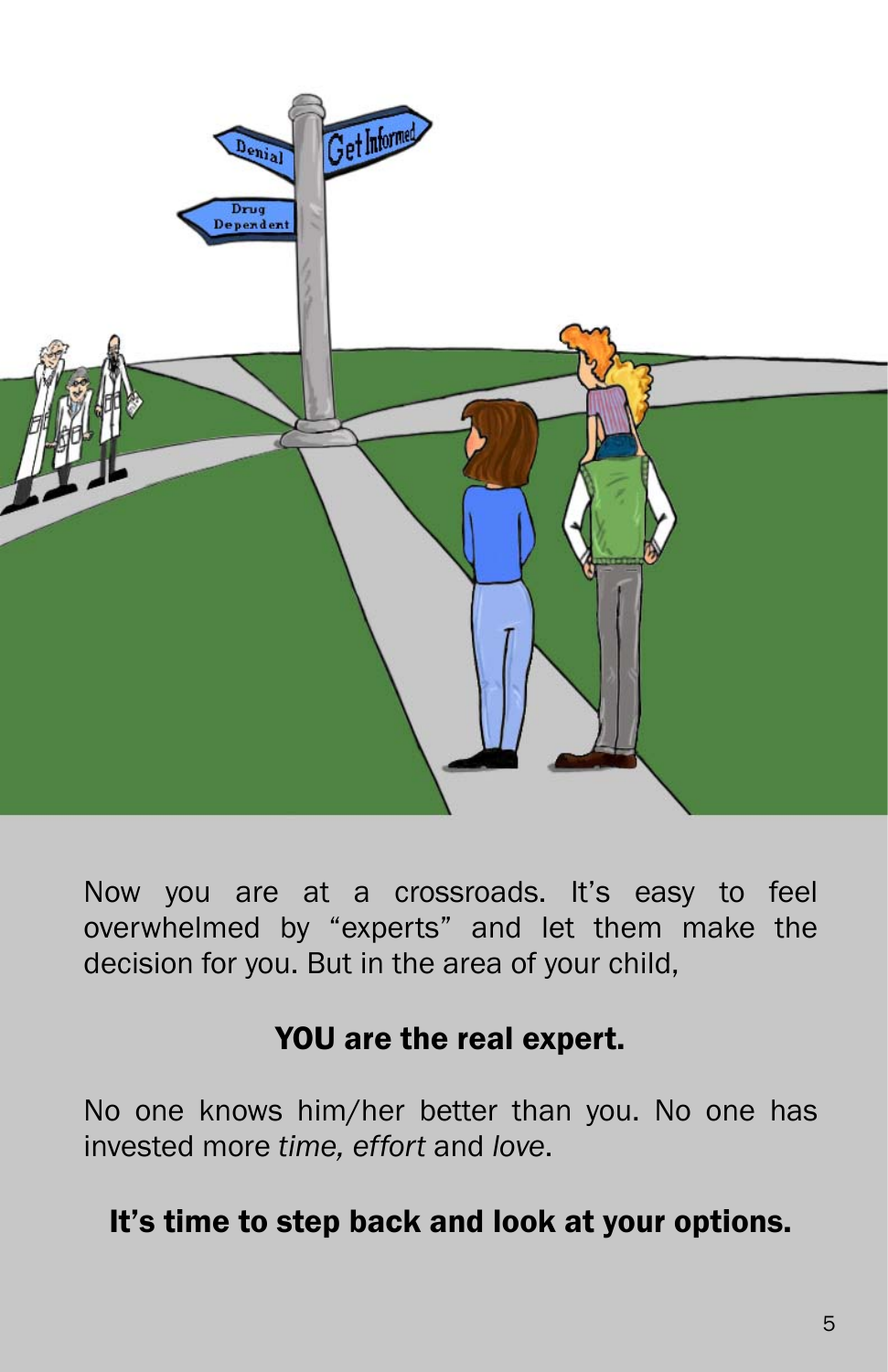

The whole area of psychiatric drugs seems a bit scary. But if there is a problem, you certainly want to handle it, to help your child.

There's only one thing left to do:

#### Get more information so you can make an INFORMED CHOICE.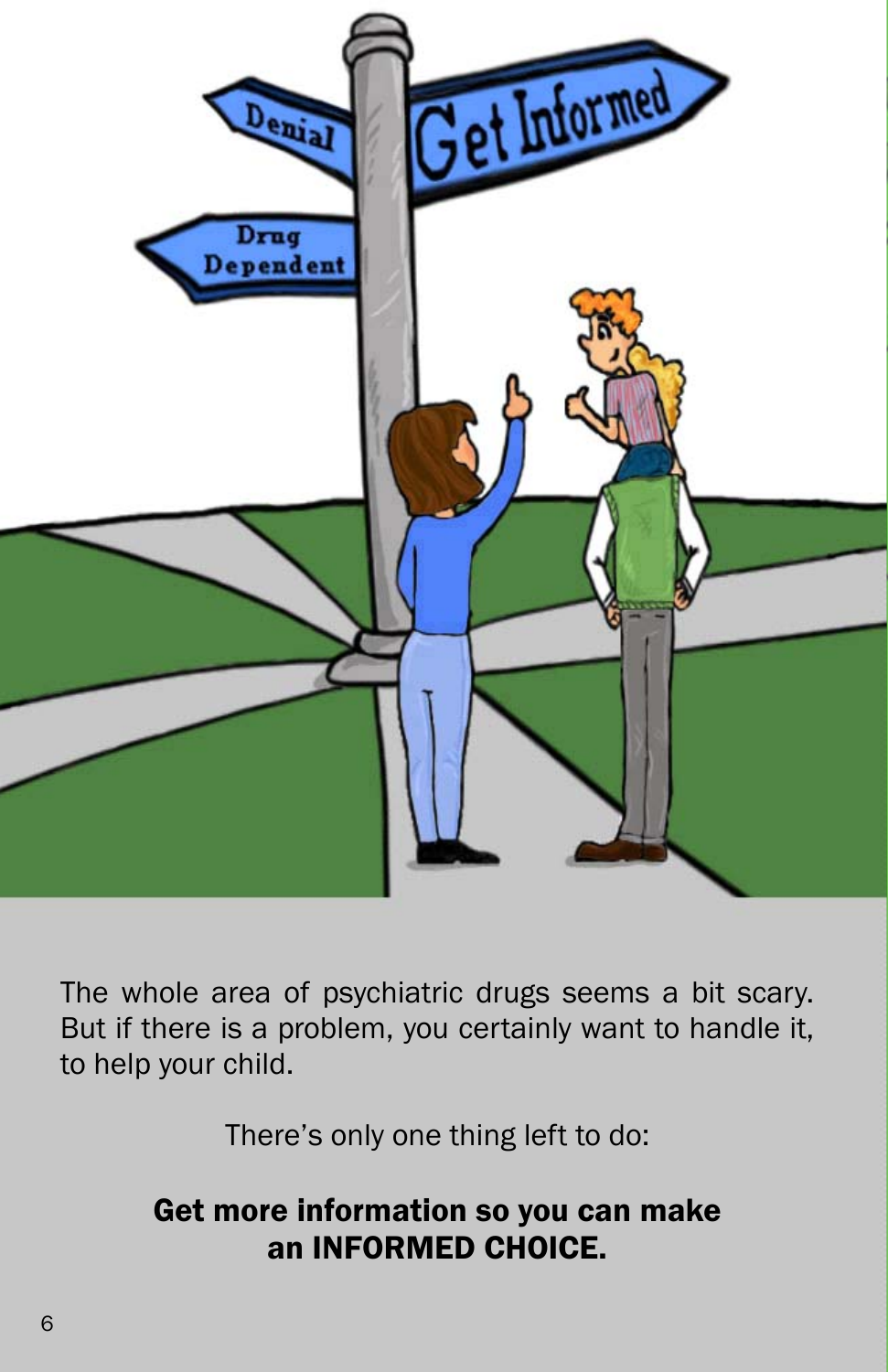

Now you are here

The field of mental health presents you with a jungle of conflicting ideas. You have been (or will be) briefed on pharmaceutical remedies by people associated with the medical and psychiatric professions.

> But there is DIVIDED OPINION within these two communities.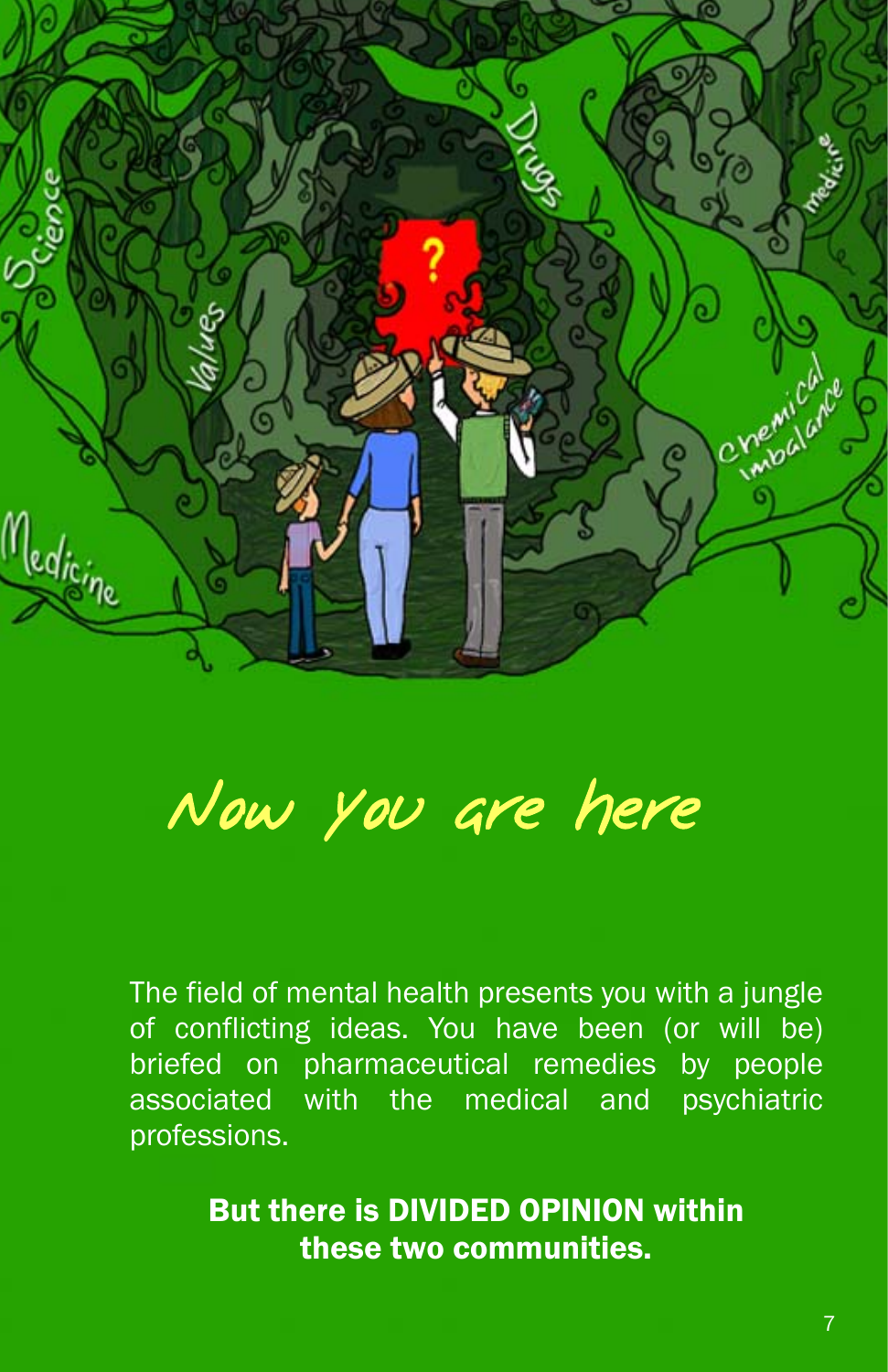

"Chemical imbalance" is often the rationale behind the psychiatric community's emphasis on drugs. Many professionals disagree:

#### *"We know that the chemical imbalance model for mental illness has never been scientifically proven."*

 *Ty C. Colbert, PhD, clinical psychiatrist*

*"There are no tests available for assessing the chemical status of a living person's brain."*

> *Dr. Elliot Valenstein, Professor Emeritus of Psychology, University of Michigan*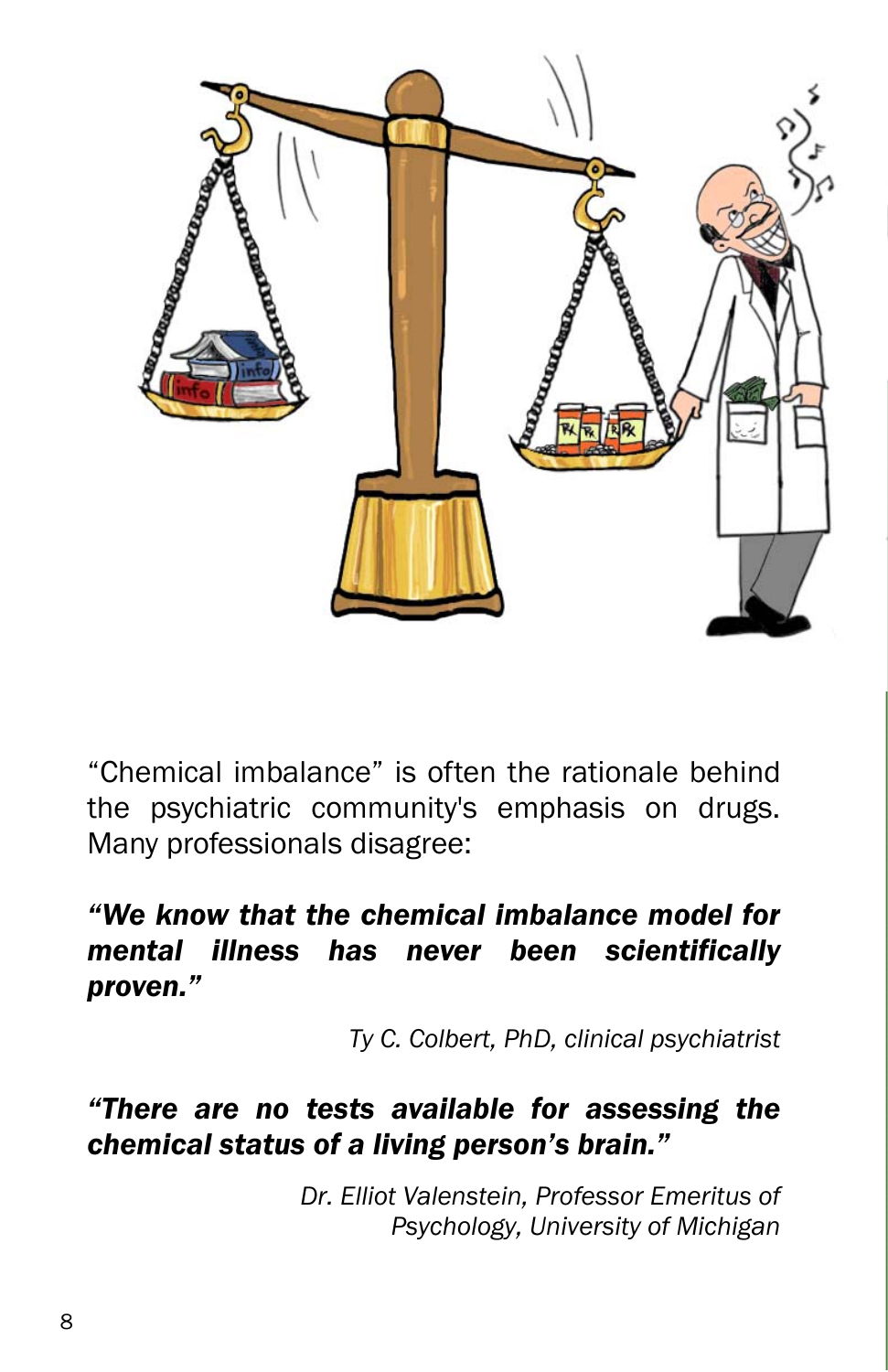

It is important to distinguish between provable medical conditions and those that fall under the murky classification of a psychiatric "disorder."

*"In medicine, strict criteria exist for calling a condition a disease…in psychiatry we do not yet have proof of the cause of the physiology for any psychiatric diagnosis."* 

> *Joseph Glenmullen Harvard Medical School*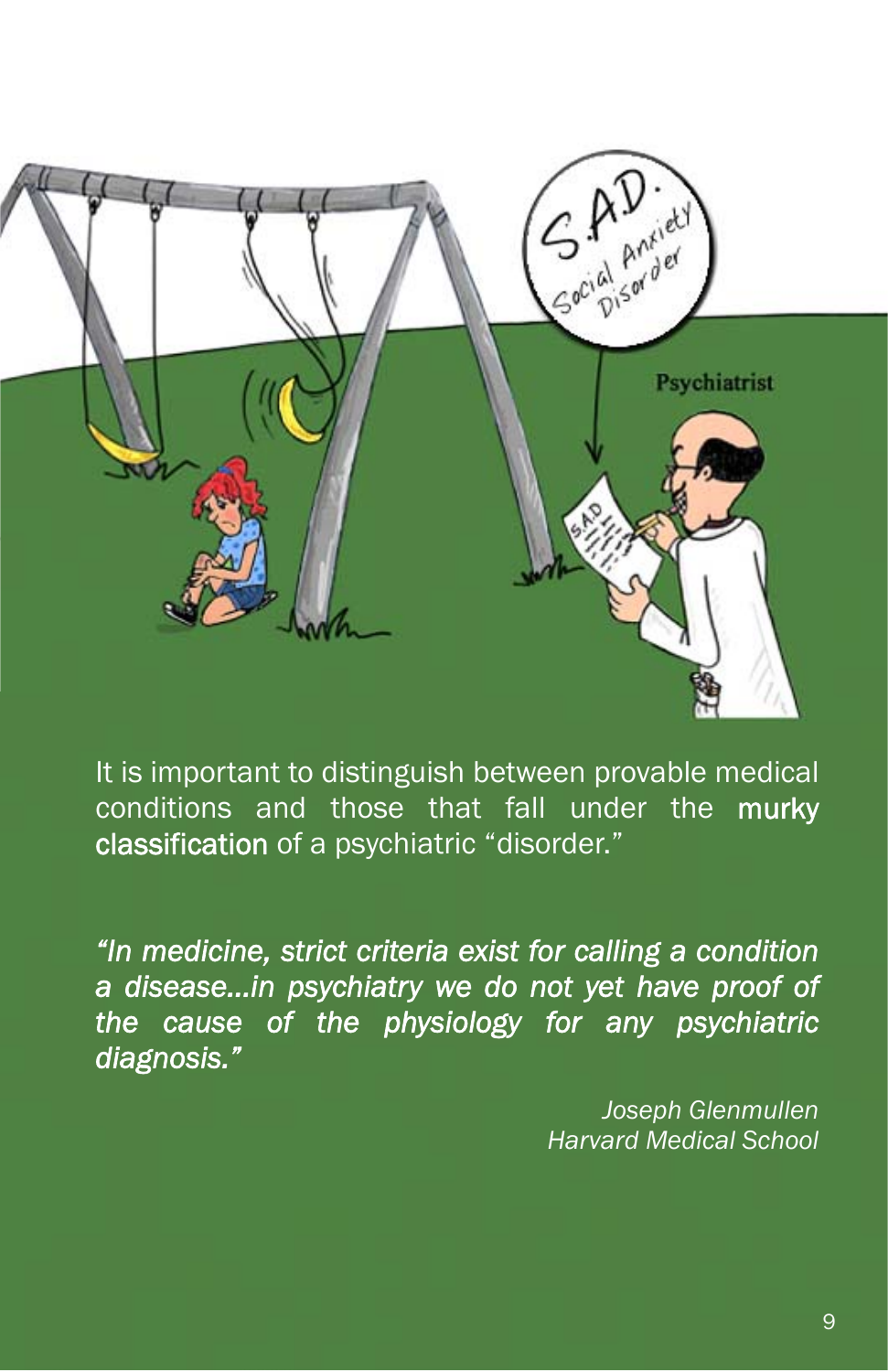

Drugging children in America has reached epidemic proportions. More than 8 million children and teenagers are prescribed psychiatric drugs: antidepressants, stimulants and antipsychotics. And the targets are getting younger. Children five years old and younger are the fastest growing segment of the non-adult population using antidepressants in the United States today. Many health professionals question this rampant use of pharmaceuticals on children.

*"If there is no valid test for ADHD, no data proving ADHD is a brain dysfunction…why in the world are millions of children, teenagers and adults…being labeled with ADHD and prescribed drugs?"* 

 *Dr. Mary Ann Block, author of* No More ADHD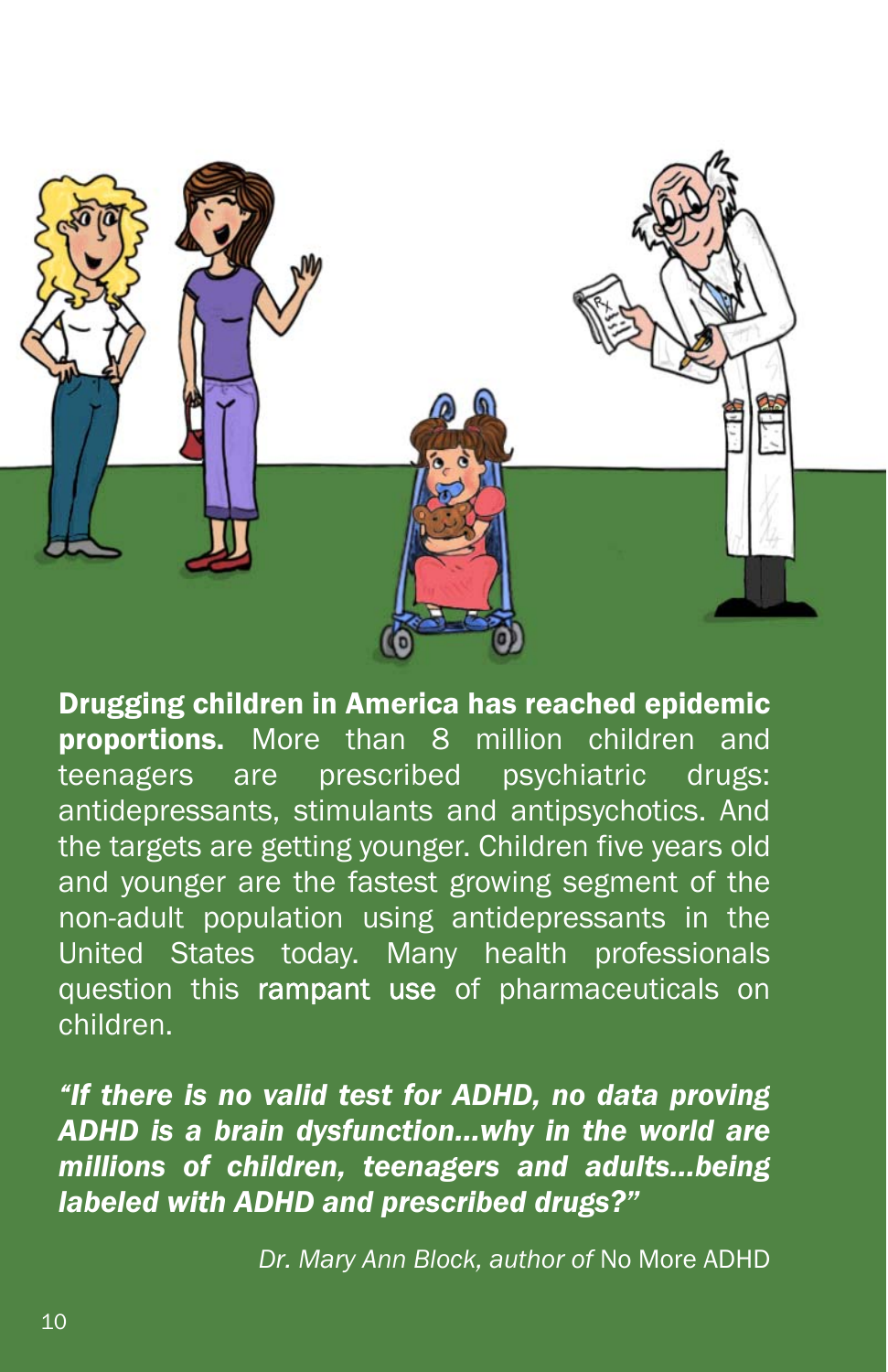

Once you were a child. Take a moment to remember how bored and restless you felt in the classroom, how your youthful energy sometimes got you into trouble.

#### Did your parents put you on drugs to dull your aliveness? OF COURSE NOT!

The truth is, in MANY cases children acting disruptive is not a symptom of psychological or chemical disorder but…

# A SYMPTOM OF CHILDHOOD!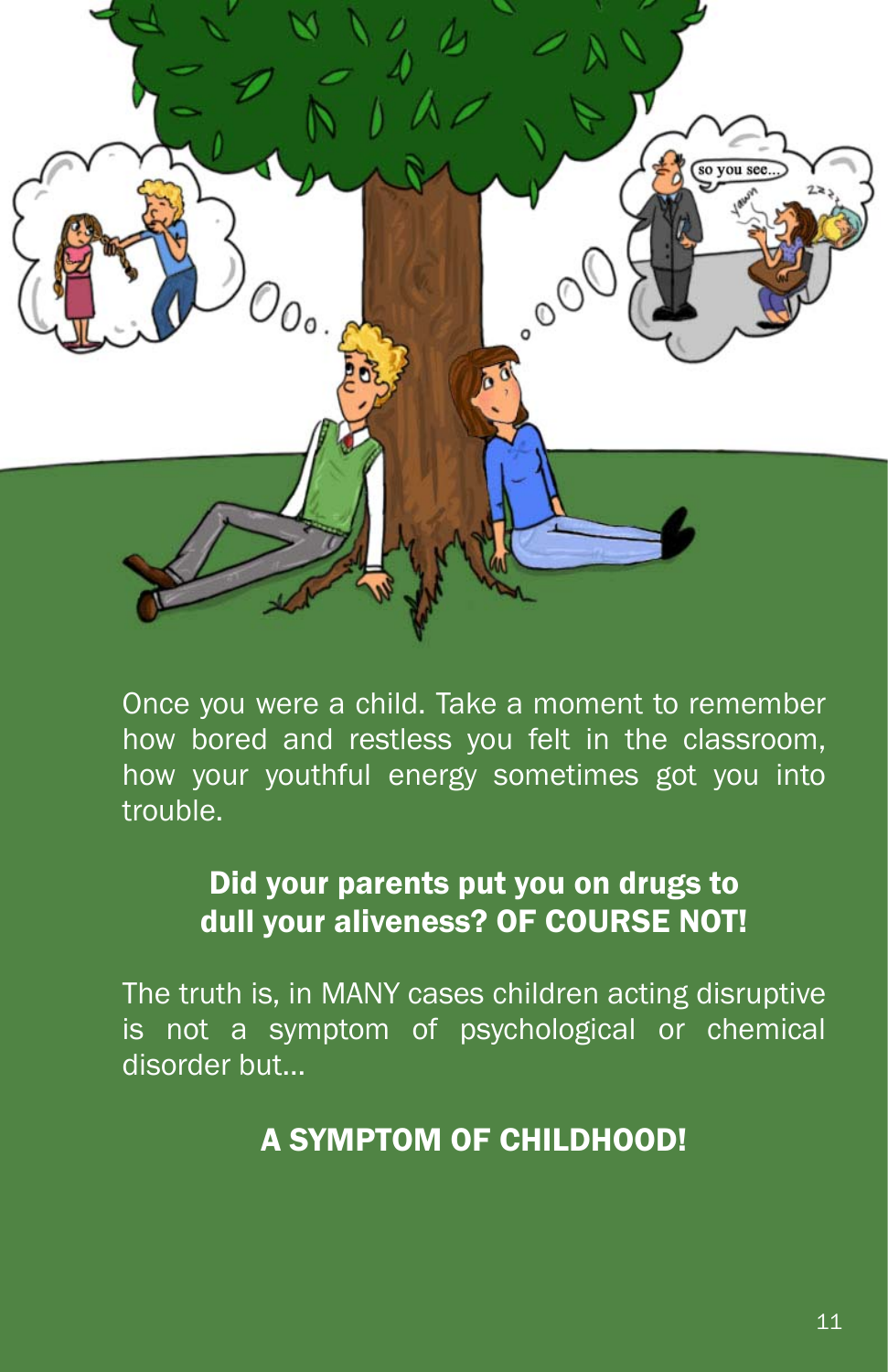

According to Webster's *New World Dictionary*, the word pharmaceutical comes from the Greek word, pharmakeutikos, which means poisonous and, of all things, "TO PRACTICE WITCHCRAFT." Perhaps this should serve as a "proceed with caution" sign.

Knowledge of potential side effects of any drug MUST be a KEY issue and major concern. Go online to: www.nlm.nih.gov/medlineplus/druginformation.html or see a pharmacist to help you understand the insert for the medication that has been prescribed for your child.

SIDE EFFECTS listed can include increased violence, suicidal tendencies, physical complications and even death.

You must ask the question...

#### Do I really want to take the chance with my child?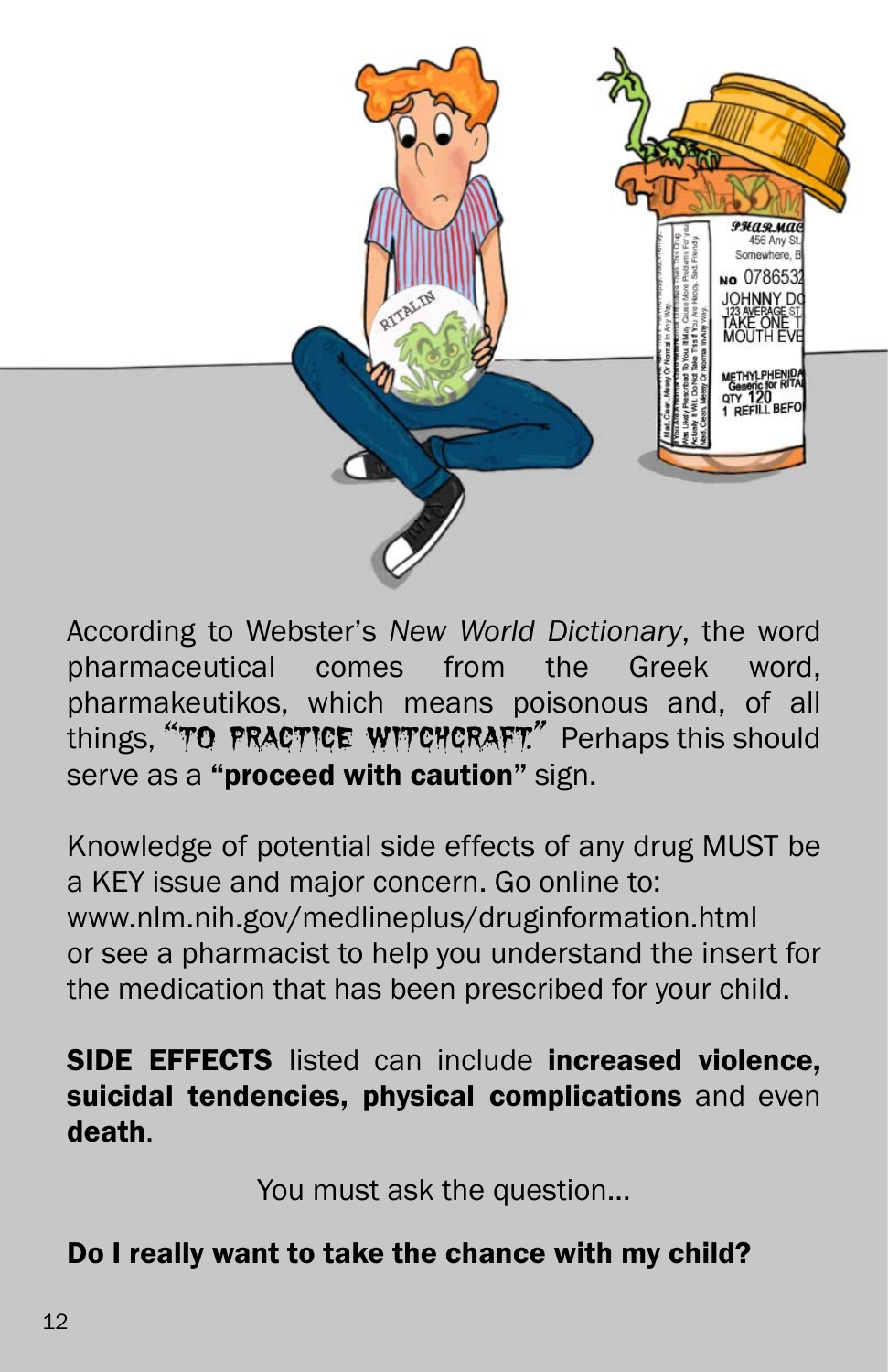

"Okay," you might say, "that's critical information but if we DON'T put our child on psychiatric 'medications,'

# "WHAT DO WE DO?"

Fair enough. We just want you to know,

# THERE ARE OPTIONS.

If you're willing to do your homework, many answers to "troublesome" behavior can be found right in your own backyard.

# THE SOLUTION MAY BE SURPRISINGLY PRACTICAL.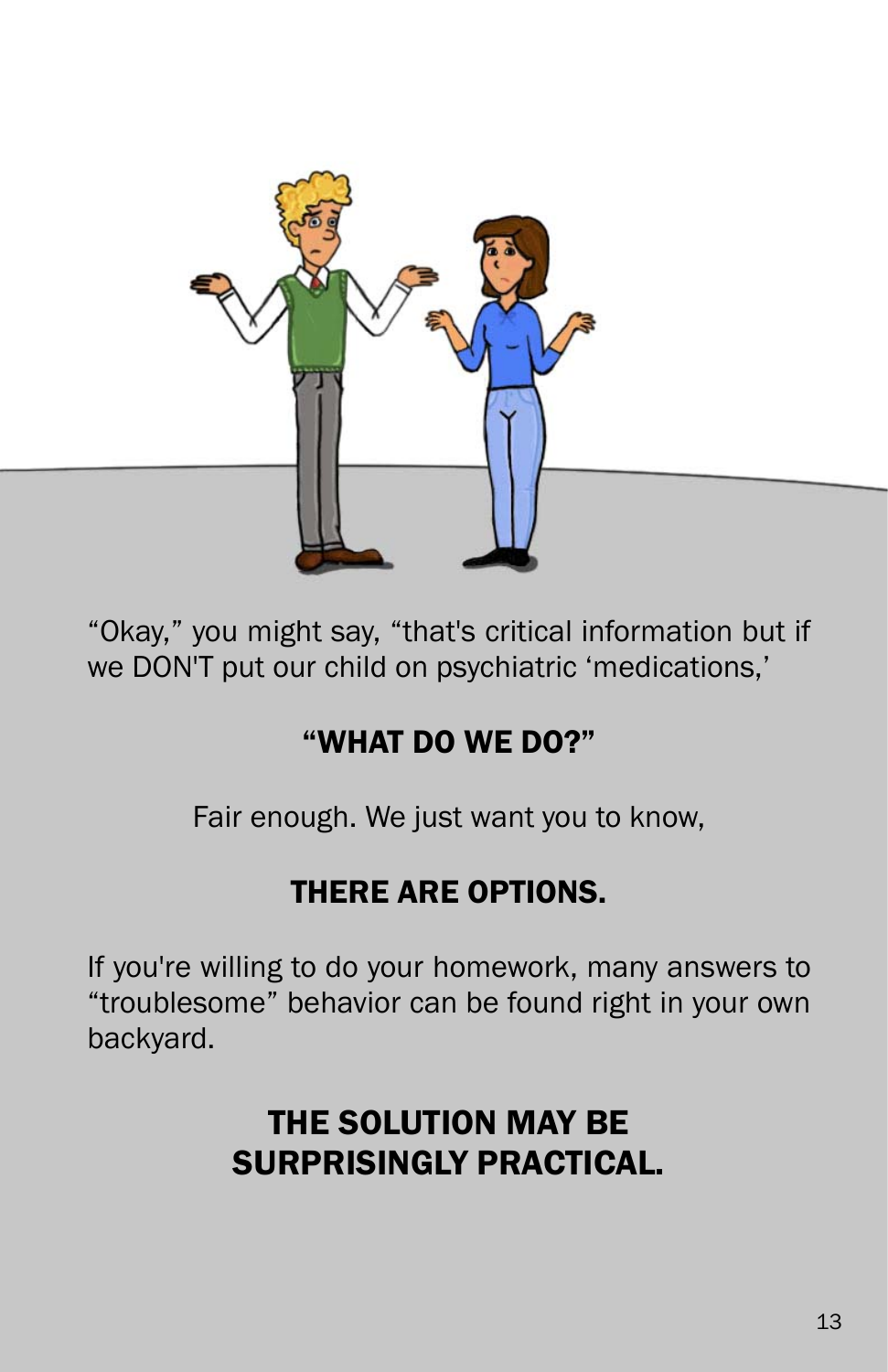Porents' Checklist  $School = \frac{1}{2}$  $Home = 1$  $Dist = B \circledast$ Medical =

# SCHOOL & SOCIAL ENVIRONMENT?

This may be where your child's trouble seems most pronounced so let's start there. Have you gone to observe the classes, reviewed the curriculum?

Go see the school administrator or the teacher who filed the initial report on your child. Ask the hard questions, but also see for yourself.

Are there children or adults outside the classroom, who invalidate your child?

# TAKE THE TIME TO INVESTIGATE*.*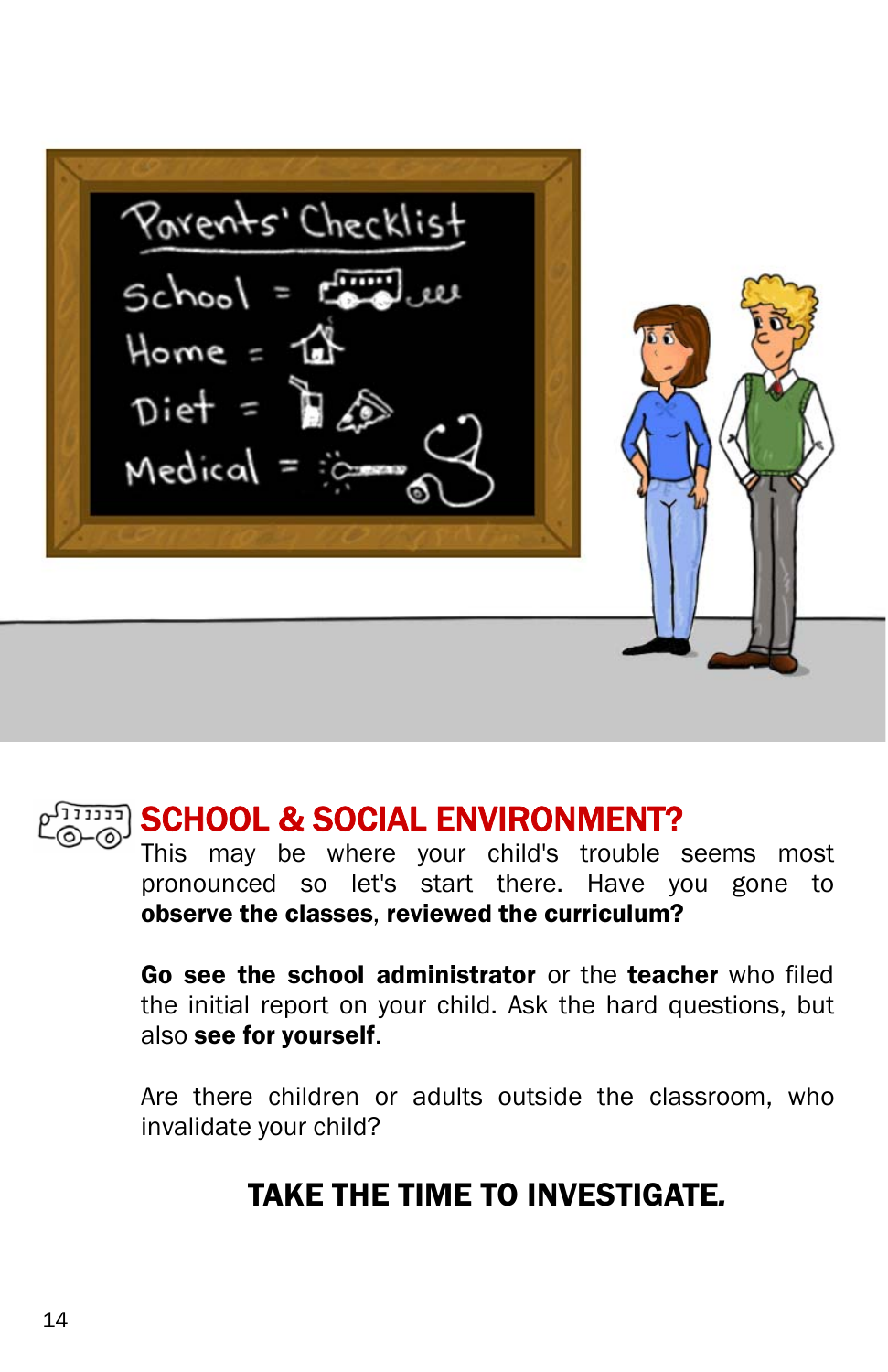

This is a sensitive area but it is vital that you be honest with yourself about these questions. Are there stressful elements within the family-sibling rivalries, parental fighting, divorce, abuse, etc.? Does your child watch a lot of violent TV or video games? Have you worked on getting everyone to voice their issues, solve their differences through communication?



# $_{\circ}$  DIET & NUTRITION

More and more evidence is leading professionals to see that poor diet and lack of exercise can have emotional and **behavioral consequences**. A diet loaded with sugar, for example, can make a child hyperactive and create "symptoms" normally associated with ADHD. So can lead poisoning. Likewise, vitamin deficiencies can cause a host of symptoms. Although there are different schools of thought, most health professionals will agree on the basics of a healthy diet.



# MEDICAL & CHIROPRACTIC?

The possibility exists that your child has some form of undiagnosed PHYSICAL problem (such as allergies, parasites or even poor eyesight) that is influencing behavior. Ask your pediatrician to look for these things. A thorough medical check-up might expose some hidden causes that need attention. **Chiropractic** physicians can also assist in structural problems that may be causing unexpressed pain that may impact behavior.

# IF YOU BEGIN WITH THIS CHECKLIST AND DO THE WORK DILIGENTLY, YOU WILL BE OFF TO A GREAT START.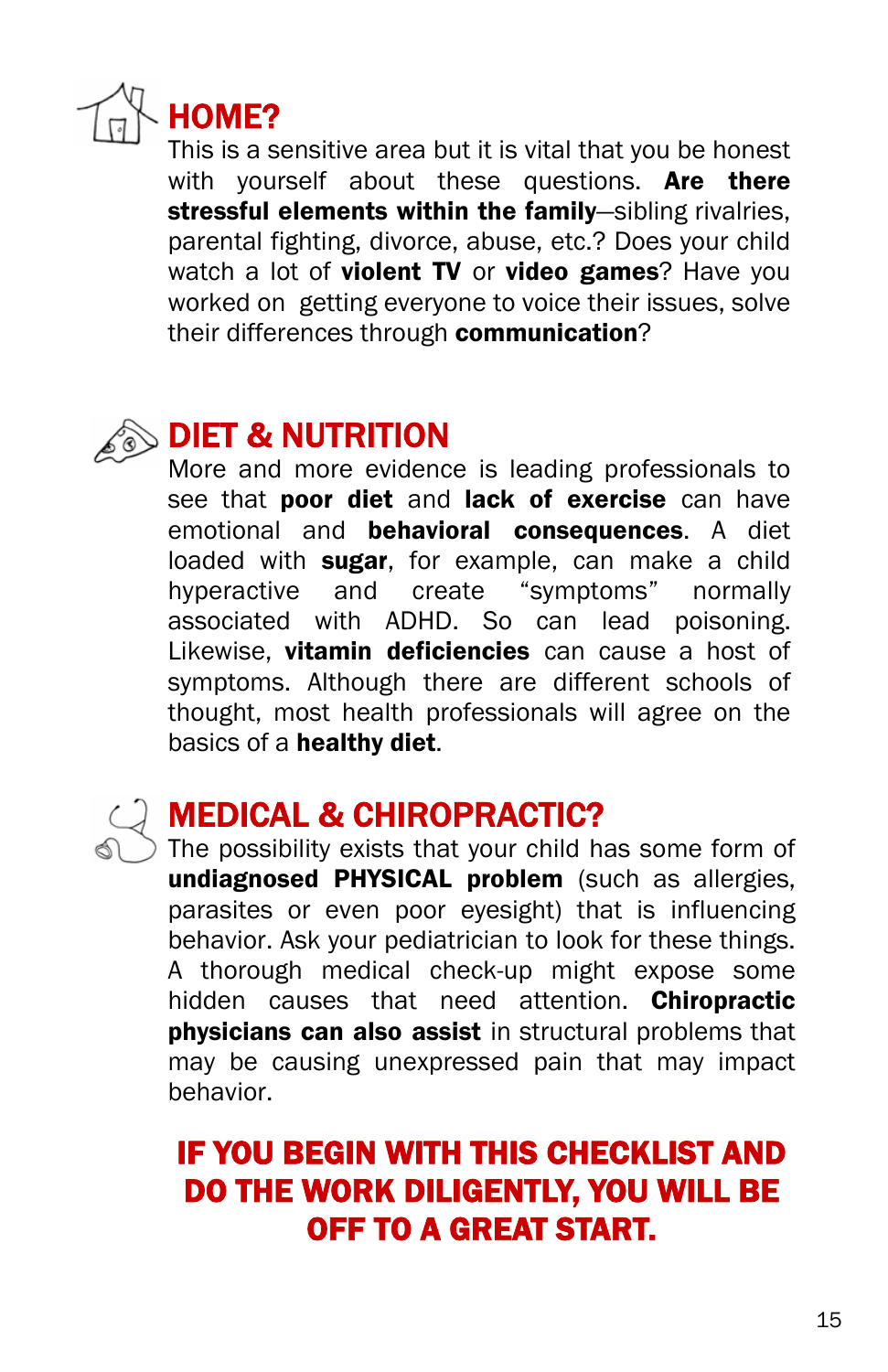

Tough decisions lie ahead. The truth is, the easy way is not always the best way, especially where the fate of your child is concerned. Keeping your eye on his/her **LONG-TERM** physical, emotional and spiritual health should help you sort through the options and arrive at the best solution. We wish you all the success in the world.

When it comes to raising children,

#### Parents must always be the first defense and have the final word.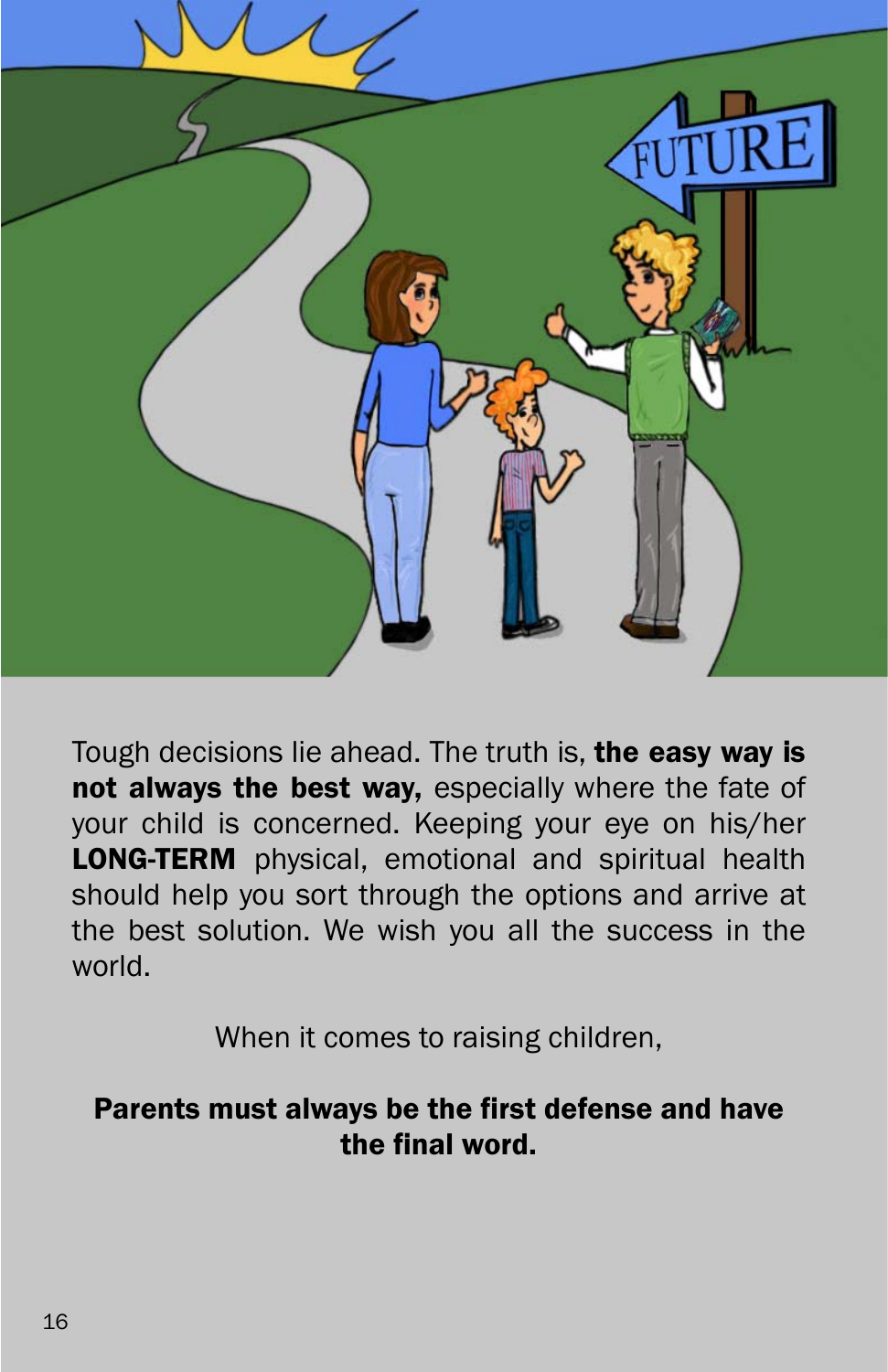# RECOMMENDED READING

*Mental Health Care: What is the Alternative to Psychotropic Drugs*, Citizens Commission on Human Rights (Los Angeles, CA), 2008, www.cchr.org.

*The Side Effects of Common Psychiatric Drugs*, Citizens Commission on Human Rights, 2006, www.cchr.org.

*The ADHD Fraud: How Psychiatry Makes "Patients" Out of Normal Children*, Fred A. Baughman Jr., MD with Craig Hovey, 2006, www.adhdfraud.org.

*No More ADHD*, Dr. Mary Ann Block (Block Books, Texas), 2001, www.blockcenter.com.

*Is This Your Child?*, Dr. Doris Rapp (Quill Publishing), 1991, www.drrapp.com.

#### CITIZENS COMMISSION ON HUMAN RIGHTS

The Citizens Commission on Human Rights (CCHR) was cofounded in 1969 by the Church of Scientology and Dr. Thomas Szasz, Professor of Psychiatry Emeritus, to investigate and expose psychiatric violations of human rights and to clean up the field of mental healing. Today, it has more than 250 chapters in 34 countries. Its board of advisors includes doctors, lawyers, educators, artists, business professionals and civil and human rights representatives.

CCHR has inspired and contributed to many hundreds of reforms by testifying before legislative hearings and conducting public hearings into psychiatric abuse, as well as by working with media, law enforcement and public officials the world over.